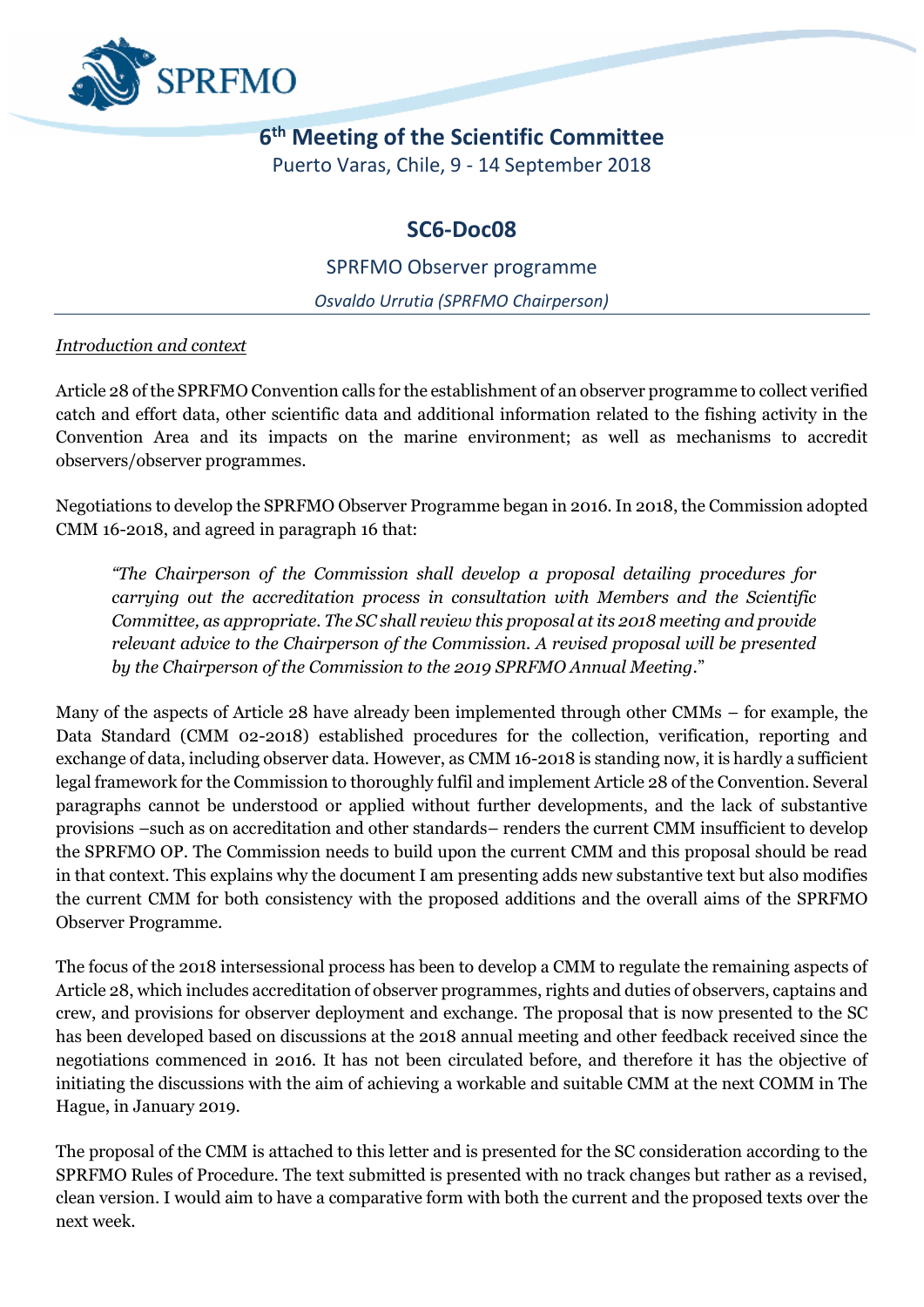#### 9 Aug 2018 SC6-Doc08

#### *Consultation with the Scientific Committee*

The SC is invited to comment on the suitability and benefit of any part of the proposal it considers appropriate, as Article 10.2 (e) of the Convention recognises. However, given the scope of the proposal and the context of the SC work, I would like to encourage the SC to look at the following aspects during its next meeting in Puerto Varas, September 2018, and which would benefit from the SC review:

- 1. Paragraph 6: Recognising that observer data is one means to achieve verification, this paragraph asks the SC to explore other means of collecting data and information that could contribute to increasing observer coverage for any SPRFMO fishery, or provide an another means to verify data.
- 2. Paragraph 12: This paragraph asks Members and CNCPs to ensure that, where 100% observer coverage is not in effect, that the method of observer coverage is representative of the fishery, subject to practical constraints if there are a small number of vessels or trips. This is relevant for almost all fisheries – only the bottom trawl and exploratory fisheries require 100% observer coverage.
- 3. Paragraph 13: This paragraph encourages Members and CNCPs to document the method used for observer placements and provide this information to the SC as part of its annual National Report. The SC is then asked to review each Member/CNCP's methods and recommend any improvements.
- 4. Paragraph 41: This paragraph asks the Secretariat to provide the *most recent year's* data holdings to the SC. I would appreciate specific advice on this point, and in particular:
	- a. What data is most useful for the SC to receive, and in what format?
	- b. Is *most recent year's data* a clear and useful timeframe? If not, what would the SC suggest?
- 5. Paragraph 43: This paragraph asks the SC to periodically review and provide advice on the appropriate level of observer coverage in each fishery. It recognises that the principal driver for observer coverage is to meet data needs.
- 6. Annex C: This Annex sets out the minimum standards for accreditation under the SPRFMO Observer Programme. Most of these elements are matters for the CTC. However, some elements are relevant to the skills and capacity of the observer to collect data. Therefore, I would like to posit two specific questions for the SC:
	- a. Are the training areas listed in *Observer Training* fit for purpose?
	- b. Noting that paragraph 4 of the Data Standard (CMM 02-2018) requires Members and CNCPs to ensure that fishery data are verified through an appropriate system (which includes scientific observer programmes), is the *Data Validation Process* suitable?
- 7. Any views on other matters which are relevant to the Scientific Committee's functions are encouraged and welcome.

There are many substantive and new aspects of this proposal that will require careful consideration and compromise. I strongly invite SC members to participate in these exchanges and to prepare for the discussions in September.

After the SC meeting takes place, I would also urge all Members and CNCPs to commit for further work in the run-up of the next Commission Meeting and particularly once we meet in The Hague in January 2019.

I am grateful in advance of your time, patience and good will to consider this proposal and I look forward to working with you in September.

Osvaldo Urrutia SPRFMO Chairperson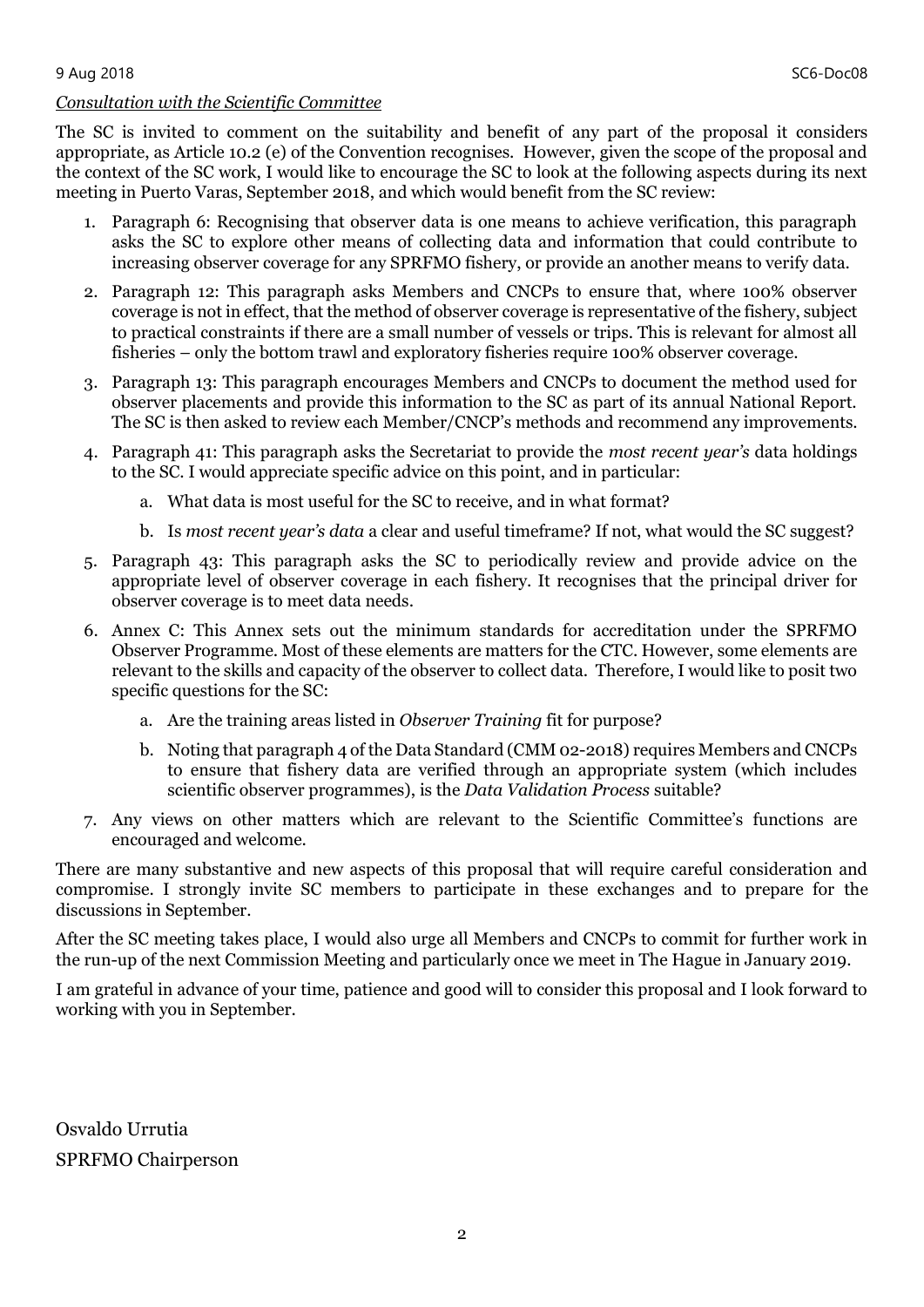

# **CMM [16]- [2019]**

#### **Conservation and Management Measure Establishing the SPRFMO Observer Programme**

#### **The Commission of the South Pacific Regional Fisheries Management Organisation;**

*RECOGNISING* United Nations General Assembly Sustainable Fisheries Resolution 71/123 which encourages the development of observer programmes by regional fisheries management organisations and arrangements (RFMOs) to improve data collection;

*RECALLING* that, according to Article 28 of the Convention on the Conservation and Management of High Seas Fishery Resources in the South Pacific Ocean (the Convention), the Commission shall establish an observer programme, to be operated in accordance with standards, rules and procedures developed by the Commission;

*NOTING* that Article 28 of the Convention sets out the functions of the observer programme and that the observer programme shall be coordinated by the Secretariat of the Commission in a flexible manner to take account of the nature of the fisheries resources and other relevant factors;

*NOTING* that the primary function of observers on board fishing vessels is the collection of scientific information and that observers are not enforcement officials, but that Article 28 of the Convention specifies that the information collected by the observer programme shall, as appropriate, also be used to support the functions of the Commission and its subsidiary bodies, including the Compliance and Technical Committee (CTC);

*ACKNOWLEDGING* that high-quality data is essential for the Commission to adopt effective and timely Conservation and Management Measures (CMMs);

*DETERMINED* to ensure the collection of data that can be used for effective assessment and management of SPRFMO fisheries resources, including target species and bycatch, and interaction of fishing activities with the environment and species occurring in the Convention Area, to improve the certainty of future scientific advice while taking into account ecosystem considerations;

*RECOGNISING* the international nature of fishing activity and management of SPRFMO fisheries resources, and the consequent need to deploy well-trained and accredited observers.

*RECOGNISING* the nature of the observer's work at sea and that the collection of information needs to be coupled with safe conditions for observers while on board;

*ACKNOWLEDGING* that electronic monitoring systems, study fleets and self-sampling have been successfully tested in some fisheries and that the Commission, with the advice of the Scientific Committee (SC), could explore minimum standards for their implementation, as practical and appropriate;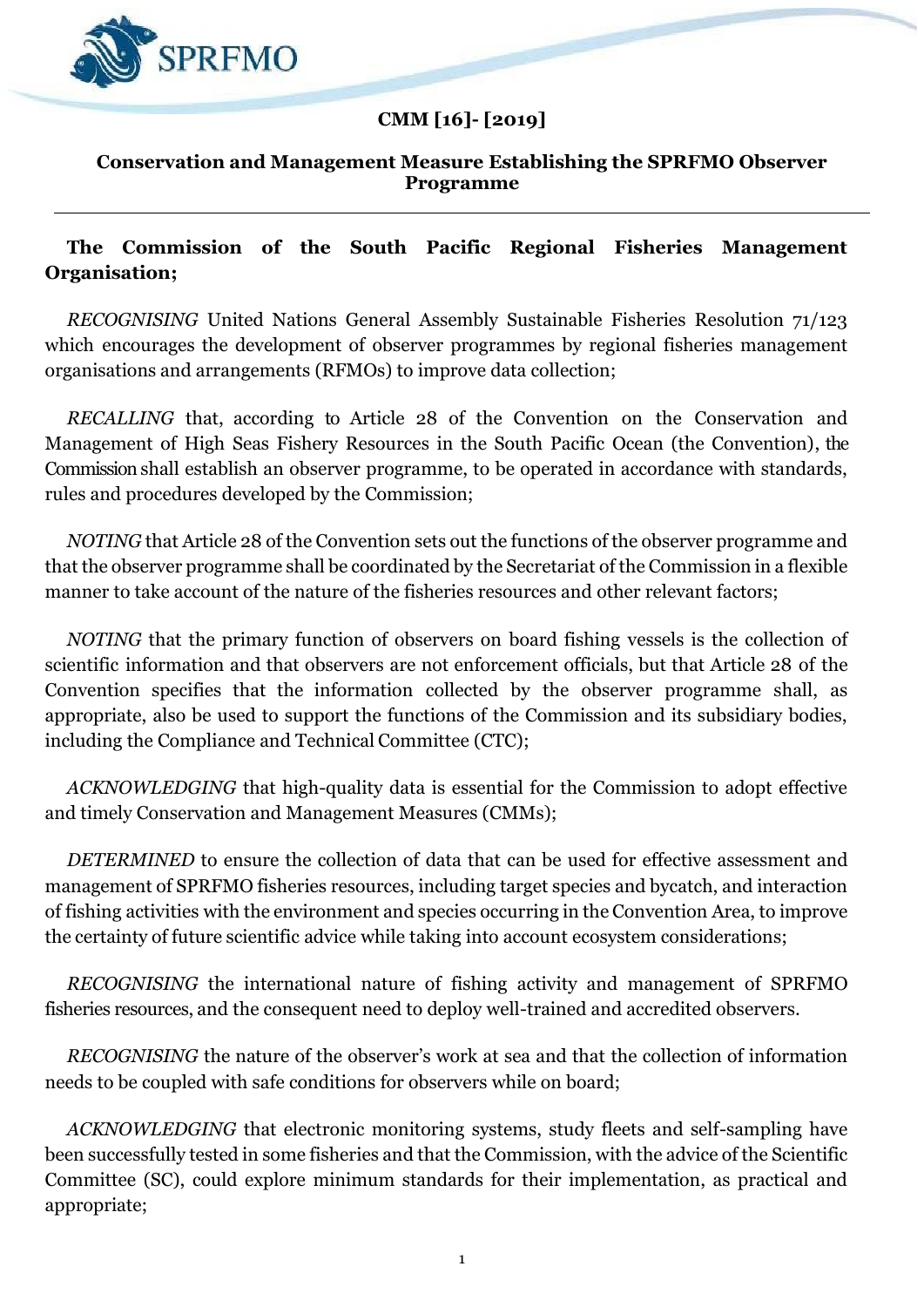*COMMITTED* to ensuring that the SPRFMO Observer Programme (SPRFMO OP) is developed under a robust and transparent governance framework;

*RECOGNISING* the need to establish clear procedures for attaining accreditation under the SPRFMO OP;

*ADOPTS* the following CMM in accordance with Articles 8 and 28 of the Convention:

# **GENERAL RULES**

1.- This CMM establishes the SPRFMO OP setting the standards, rules and procedures to govern the effective conduct of the SPRFMO OP and to ensure it achieves the objectives specified in Article 28 of the Convention.

2.- The purpose of the SPRFMO OP is to facilitate the collection of verified catch and effort data, other scientific data and additional information related to fishing in the Convention Area and its impacts on the marine environment, and to support the functions of the Commission and its subsidiary bodies, including the CTC.

3.- The SPRFMO OP shall apply to fishing vessels flying the flag of a Member or Cooperating non-Contracting Party (CNCP) fishing for fisheries resources in the Convention Area for which a minimum level of observer coverage applies in the relevant CMMs in force.

4.- Observers shall have the rights and obligations set out in Annex A. Members and CNCPs, as the flag States, shall ensure that such rights and obligations are enforced and complied with.

5.- Members and CNCPs, as the flag States, shall also ensure that owners and fishing operators, vessel captains, officers and crew comply with the standards and duties set out in Annex B.

6.- The Commission, based on the advice of the SC, may explore and, where feasible, implement other means of collecting data and information. This can include using other means of collecting data in conjunction with human observers.

### **DEPLOYMENT OF OBSERVERS**

7.- To fulfil their obligations under the Convention and the relevant CMMs adopted by the Commission, Members and CNCPs shall only deploy observers sourced from a national observer programme or service provider accredited according to the provisions of this CMM, including Annex C, with the sole exception provided in the next paragraph.

8.- Members and CNCPs may continue using their own national observer program to meet observer coverage requirements until 31 December 2023. From 1 January 2024 Members and CNCPs shall only deploy observers from national observer programmes or service providers accredited under the SPRFMO OP.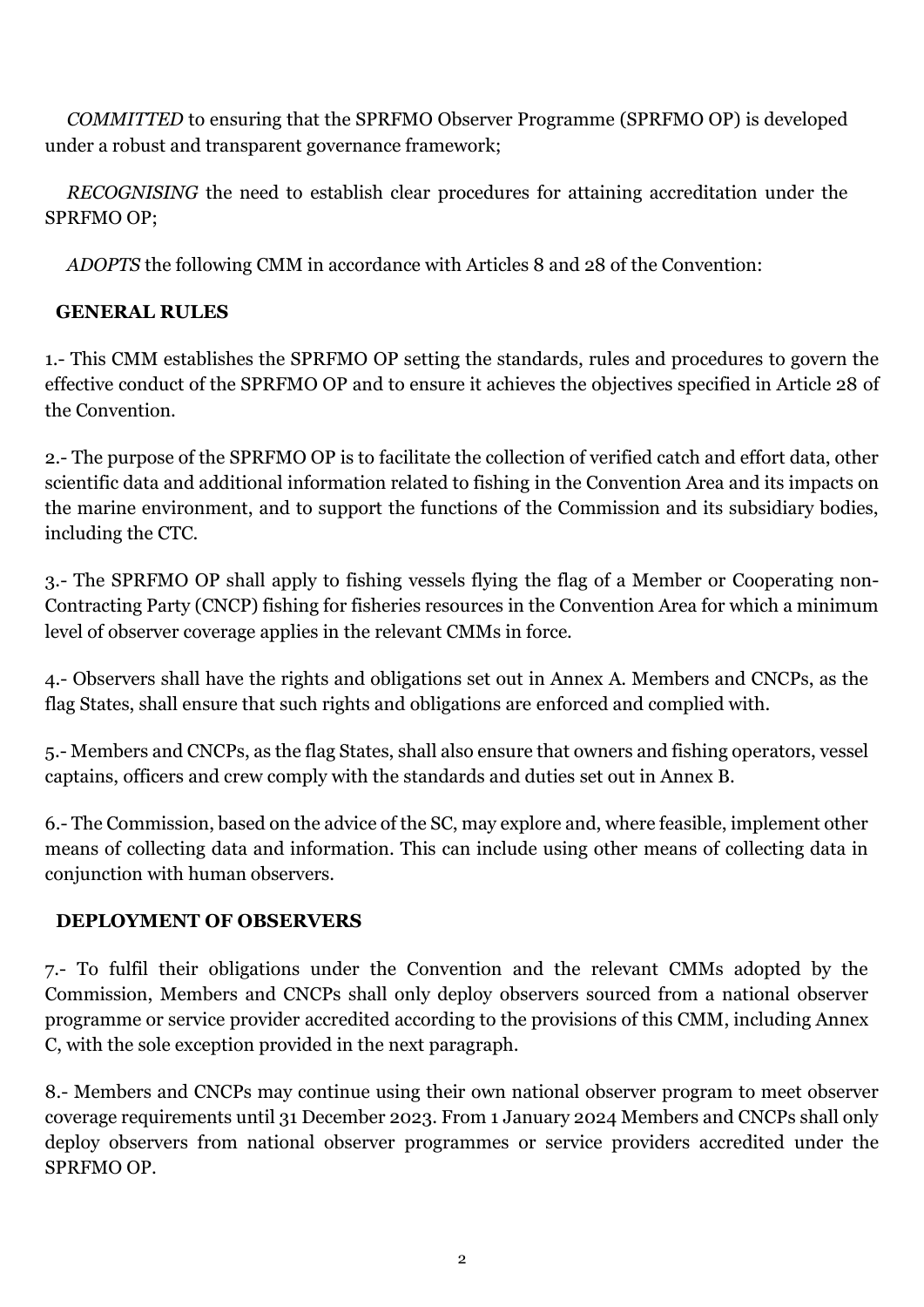9.- Observers from a national observer programme of a Member or CNCP shall only be made available for deployment on vessels flagged to another Member or CNCP with the consent of both Members or CNCPs involved.

10.- Individual observers have the right to refuse to deployment on board a particular fishing vessel for any reason, including where safety issues have been identified. The national observer programme or service provider shall ensure that the reasons for such refusal are documented and a copy of such document is provided to the SPRFMO Secretariat, which will forward it to the flag State of the vessel.

### **LEVELS OF COVERAGE**

11.- Members and CNCPs shall ensure that all applicable fishing vessels flying their flag carry observers from a national observer programme or service provider accredited under the SPRFMO OP to meet the minimum level of observer coverage required by the relevant SPRFMO CMMs while operating in the Convention Area<sup>1</sup> .

12.- For fisheries where 100 percent observer coverage is not in effect, Members and CNCPs shall ensure that the method of observer coverage is representative of the fishery, subject to practical constraints relating to Members and CNCPs with a small number of fishing vessels or trips.

13.- Members and CNCPs are encouraged to explain or document the reasons or methods used to allocate observers on fishing vessels flying their flag and provide this information in its Annual National Report to the SC. The SC shall review the method used by each Member or CNCP and provide recommendations for improvement, as needed.

### **ACCREDITATION**

### *Accreditation Provider*

14.- The SPRFMO OP Accreditation Provider is the public or private person or entity tasked by the Commission to assess and evaluate the applications for accreditation submitted by national observer programmes or service providers under the SPRFMO OP. The evaluation and accreditation of each national observer programme or service provider shall only be undertaken by the Commission's designated Accreditation Provider, except for the provisional accreditation provided for in paragraph 28.

15.- The SPRFMO OP Accreditation Provider shall grant accreditation to those national programmes and service providers that meet the requirements and standards set by the Commission in Annex C. Only national observer programmes and service providers that meet the minimum standards prescribed in Annex C shall be accredited by the OP Accreditation Provider under the SPRFMO OP.

16.- The Secretariat shall ensure that the designated SPRFMO OP Accreditation Provider is required, through its service contract, to maintain the confidentiality of any information received by a Member, CNCP or service provider pursuant to this accreditation process.

 $\overline{a}$ <sup>1</sup> CMM 01-2018 (*Trachurus murphyi*), CMM 03-2018 (bottom fishing) and CMM 13-2016 (management of new and exploratory fisheries) specifies observer coverage levels for these fisheries.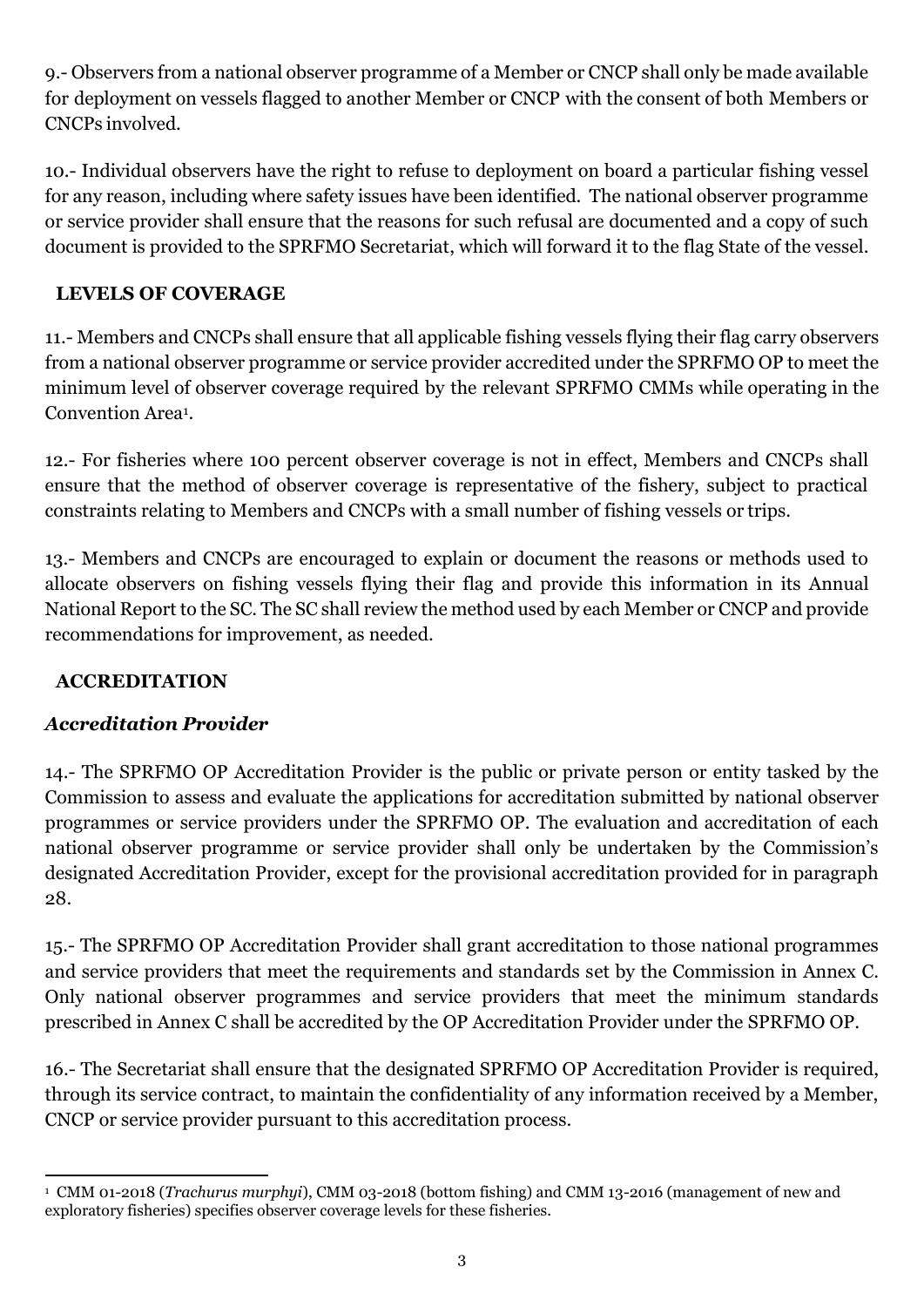17.- A Decision of the Commission will designate a SPRFMO OP Accreditation Provider no later than at its 8th annual meeting. The procedure for appointing the SPRFMO OP Accreditation Provider, as well as the conditions and terms services, are outlined in Decision [XX – to be adopted at COMM 7 in 2019].

All the costs associated with accreditation shall be borne by the Commission budget.

### *Accreditation of Members and CNCPs' observer programs and service providers by the SPRFMO OP Accreditation Provider*

18.- Consistent with Article 28(1) of the Convention, the SPRFMO OP, including the accreditation process, shall be coordinated by the Secretariat and operated in accordance with the standards, rules and procedures detailed in this CMM.

19.- Members and CNCP seeking to accredit its observer program or a service provider under the SPRFMO OP shall submit to the Secretariat, at any time, all the relevant information and documentation to fulfil the standards provided for in Annex C, including manuals, guides and training materials. All the information and documentation shall be provided in the official language of the Commission or with appropriate translations.

20. The Secretariat shall promptly provide the information and documentation to the SPRFMO OP Accreditation Provider. The Secretariat may also recommend that the Member or CNCP to complete the application when there is clear evidence that substantive or essential information is missing.

21. Members and CNCPs are encouraged to inform the Secretariat in advance of their intention to pursue accreditation under the SPRFMO OP.

22.- The SPRFMO OP Accreditation Provider shall liaise with the Member, CNCP or service provider, as applicable. Members, CNCPs and service providers shall have the opportunity to provide additional information and corrections relevant to their assessment. This process will be conducted by the SPRFMO OP Accreditation Provider in a fair, equitable, transparent and non-discriminatory manner.

23.- Following evaluation and bilateral consultation, the SPRFMO OP Accreditation Provider shall provide a Final Evaluation Report to the Member, CNCP or service provider pursuing accreditation under the SPRFMO OP indicating whether the nominated national observer programme or service provider has met the minimum standards for accreditation under the SPRFMO OP, and therefore whether accreditation is granted.

24. The SPRFMO OP Accreditation Provider will have special consideration for those national programmes and service providers currently accredited by other RFMOs. The Member or CNCP shall provide to the Secretariat the name of the national observer programme or service provider, the RFMO that has accredited it, and any other supporting information it wishes to include.

25. The Secretariat shall circulate every Final Evaluation Report to all Members and CNCPs. Members shall have the opportunity to comment on any Final Evaluation Report.

26.- If the decision by the SPRFMO OP Accreditation Provider is favourable, it will indicate the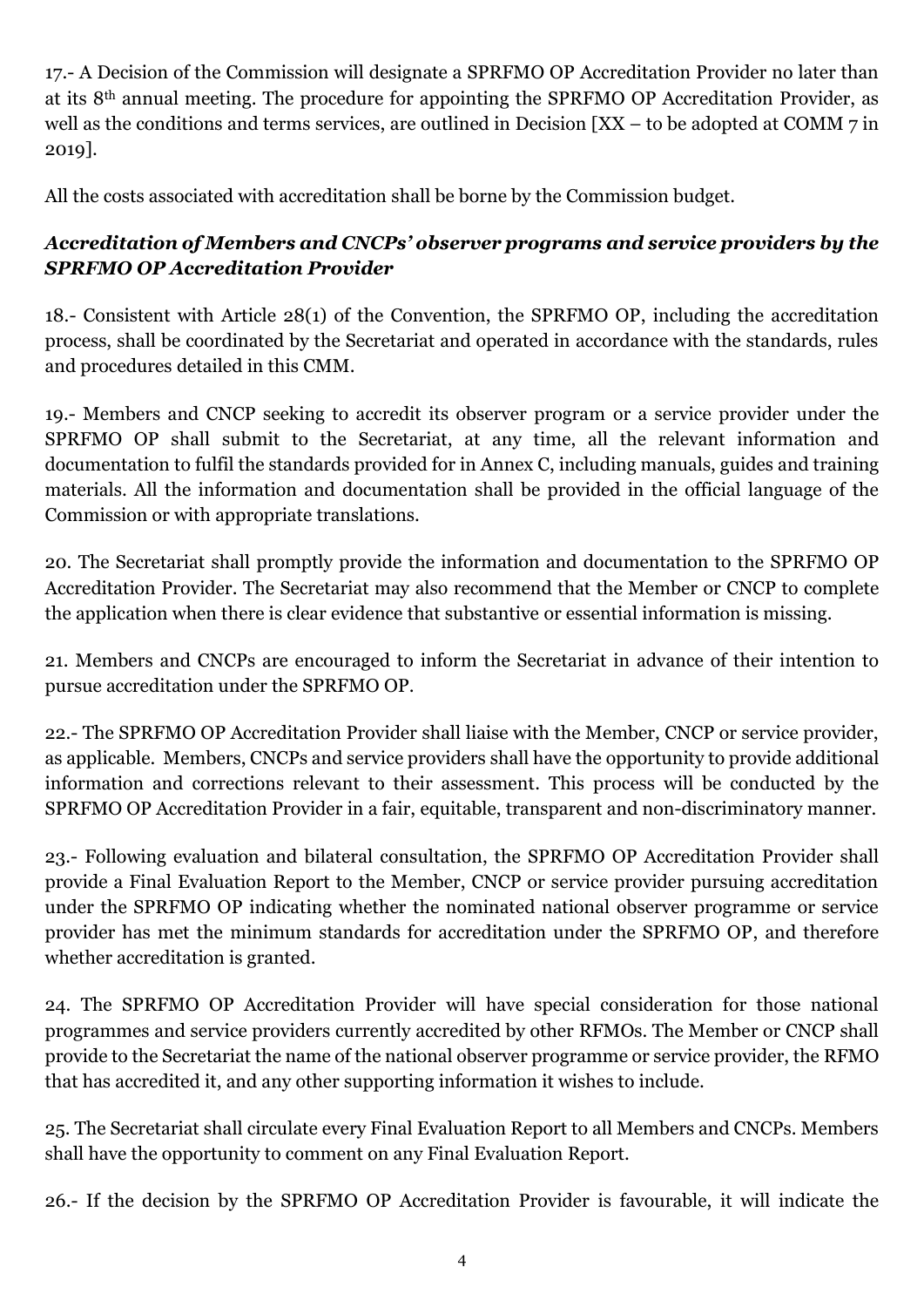duration of the accreditation period. Accreditation under the SPRFMO OP shall not extend for less than 4 years and more than 6 years from the date upon which accreditation is granted or was last granted. Once the SPRFMO OP Accreditation Provider has ensured that the minimum standards for accreditation are met, it shall decide on the duration of the accreditation period considering the following factors: experience, safety records, previous SPRFMO accreditations and other RFMOs or arrangements accreditations.

27.- If the Final Evaluation Report by the SPRFMO OP Accreditation Provider indicates that the application does not meet the minimum standard required for accreditation, or that having met the minimum standards it should be granted a longer accreditation period, the Member or CNCP concerned may ask for the case to be included on the agenda of the next annual CTC meeting. The CTC shall consider the Final Evaluation Report and any other document or information presented by the Member or CNCP in accordance to the Rules of Procedure and advise the Commission thereon. Only Members and CNCPs may request the CTC to advise the Commission on the Final Evaluation Report by the SPRFMO OP Accreditation Provider, including on the findings related to service providers.

28. If the Commission decides that, despite the findings of the Final Evaluation Report by the SPRFMO OP Accreditation Provider, the application meets the minimum standard required for accreditation, the SPRFMO OP Accreditation Provider shall be asked to provide accreditation to the Member or CNCP's national observer programme or to the service provider under any conditions as may be specified by the Commission. These conditions may include the accreditation of a national observer programme or a service provider on a temporary and conditional basis pending the fulfilment by that Member, CNCP or service provider of the deficiencies detected during the accreditation process.

29. If the Commission decides that accreditation should be granted for a longer period, but no longer than 6 years, it shall express the reasons to do so and will ask the SPRFMO OP Accreditation Provider to proceed accordingly.

30.- In case an application for accreditation is not accepted, nothing prevents a Member, CNCP or service provider from presenting a new application to seek accreditation. Members and CNCPs are encouraged to take into account the findings and recommendations of the SPRFMO OP Accreditation Provider.

31.- Members, CNCPs and service providers shall be entitled to renew accreditation.

32.- A Member may request the Commission revoke or suspend accreditation for a national observer programme or service provider at any time but not later than 30 days in advance of the next CTC meeting by providing evidence that the national observer programme or service provider is not meeting the minimum standards for accreditation. The Executive Secretary shall circulate the request for revocation or suspension to Members as soon as possible and the SPRFMO OP Accreditation Provider shall be asked to advise the CTC on the matter no later than 20 days after the request was circulated.

33. The CTC shall assess the request and information provided at its next annual meeting, as well as any information provided by other Members, and may provide recommendations to the Commission. The Commission shall consider the CTC's recommendations and the request to revoke or suspend accreditation at its next annual meeting.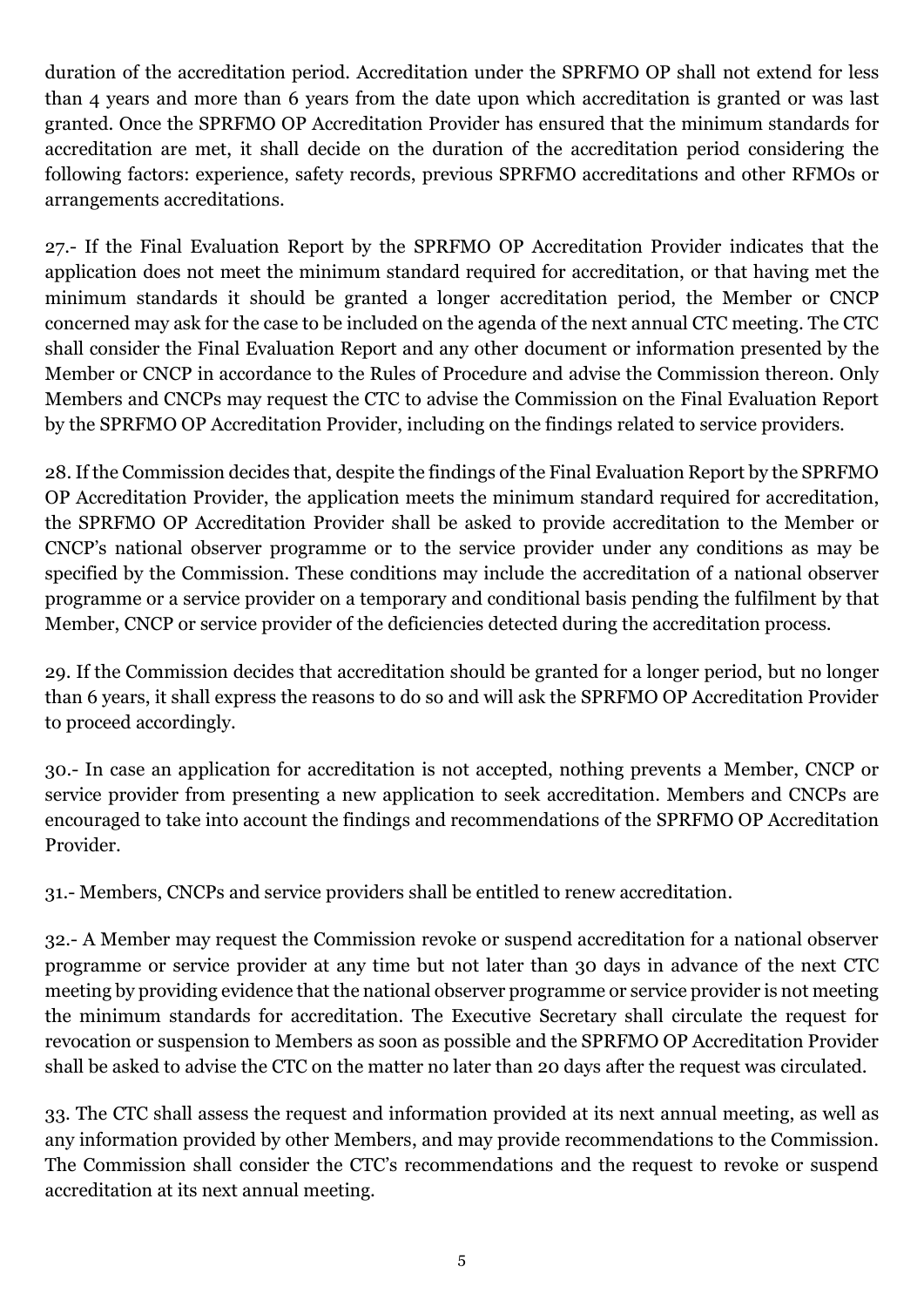34.- The Secretariat shall publicise all observer programs accredited under the SPRFMO OP, together with relevant contact details, on the SPRFMO website and include a list of all national observer programmes or service providers accredited in the SPRFMO OP in the annual OP Implementation Report described in paragraph 38.

### **DATA COLLECTION**

35.- Members and CNCPs shall ensure observers deployed on vessels flying their flag collect and provide the information specified in Annex 7 of CMM 02-2018 (Standards for the Collection, Reporting, Verification and Exchange of Data) in the manner set forth in that CMM and shall also provide relevant observer information required under any other CMM.

36.- Nothing in this CMM shall prevent flag States from taking additional measures compatible with this measure in relation to data collection.

### **REPORTING**

37.- Members and CNCPs shall include a brief overview of the national observer programmes or service providers covering its fishing activity as a component of the Annual National Reports submitted by Members and CNCPs to the SC and developed in accordance with the "Guidelines for Annual National Reports to the SPRFMO Scientific Committee".

38.- The Secretariat shall prepare a SPRFMO OP Implementation Report on the implementation of the SPRFMO OP for presentation at each annual meeting of the CTC, using information from annual reports, observer data, and all other suitably documented relevant information. The SPRFMO OP Implementation Report will address, *inter alia*: (1) information on problems that have been encountered; (2) recommendations for improving current standards and practices; (3) developments in observer and observational methods; (4) constraints to accreditation and (5) in general any identifiable problem or obstacle in fulfilling the objectives and purpose of this CMM as outlined in paragraphs 1 and 2.

39. The SPRFMO OP Implementation Report shall be distributed to Members and CNCPs 30 days prior to each annual CTC meeting

40.- The CTC shall review the recommendations produced by the SPRFMO OP Implementation Report and provide advice to the Commission thereon, including in relation to any proposed actions to be taken.

41.- The Secretariat shall make available the most recent year's observer data holdings to the SC, at its request, to ensure that the best scientific information is available. Data confidentiality shall be maintained as set forth in procedures specified in Paragraph 6 of CMM 02-2018 and in any other data confidentiality procedures that may be adopted by the Commission.

### **REVIEW**

42.- The CTC shall review the effectiveness and implementation of this CMM at least every five years, including the development of additional observer safety requirements, the applicability of the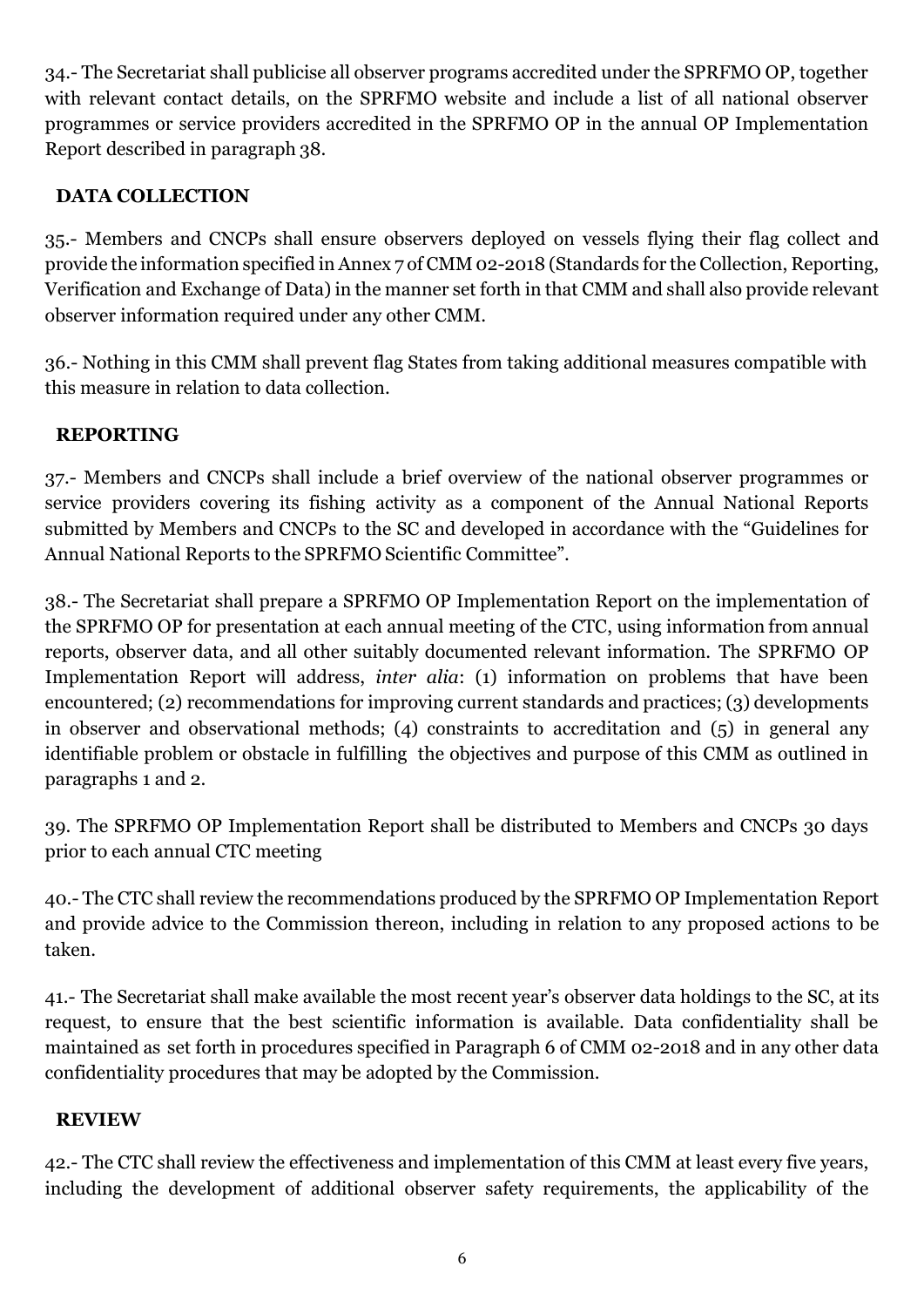SPRFMO OP to other fishing vessels and any additional requirements as may be necessary to meet the objectives of Article 28 and this CMM.

43.- The SC shall periodically review and provide advice on the appropriate level of observer coverage needed in each fishery to meet data needs Should the SC recommend that a change in coverage for specific fisheries is needed, the revised coverage levels, if adopted by the Commission, will be specified in the relevant fishery CMMs

### **ENTRY INTO FORCE**

44.- This CMM shall enter into force 120 days after the conclusion of the Commission's 2019 Annual Meeting. Members and CNCPs may continue using their own national observer program to meet observer coverage until 31 December 2023, as provided in paragraph 8 of this CMM.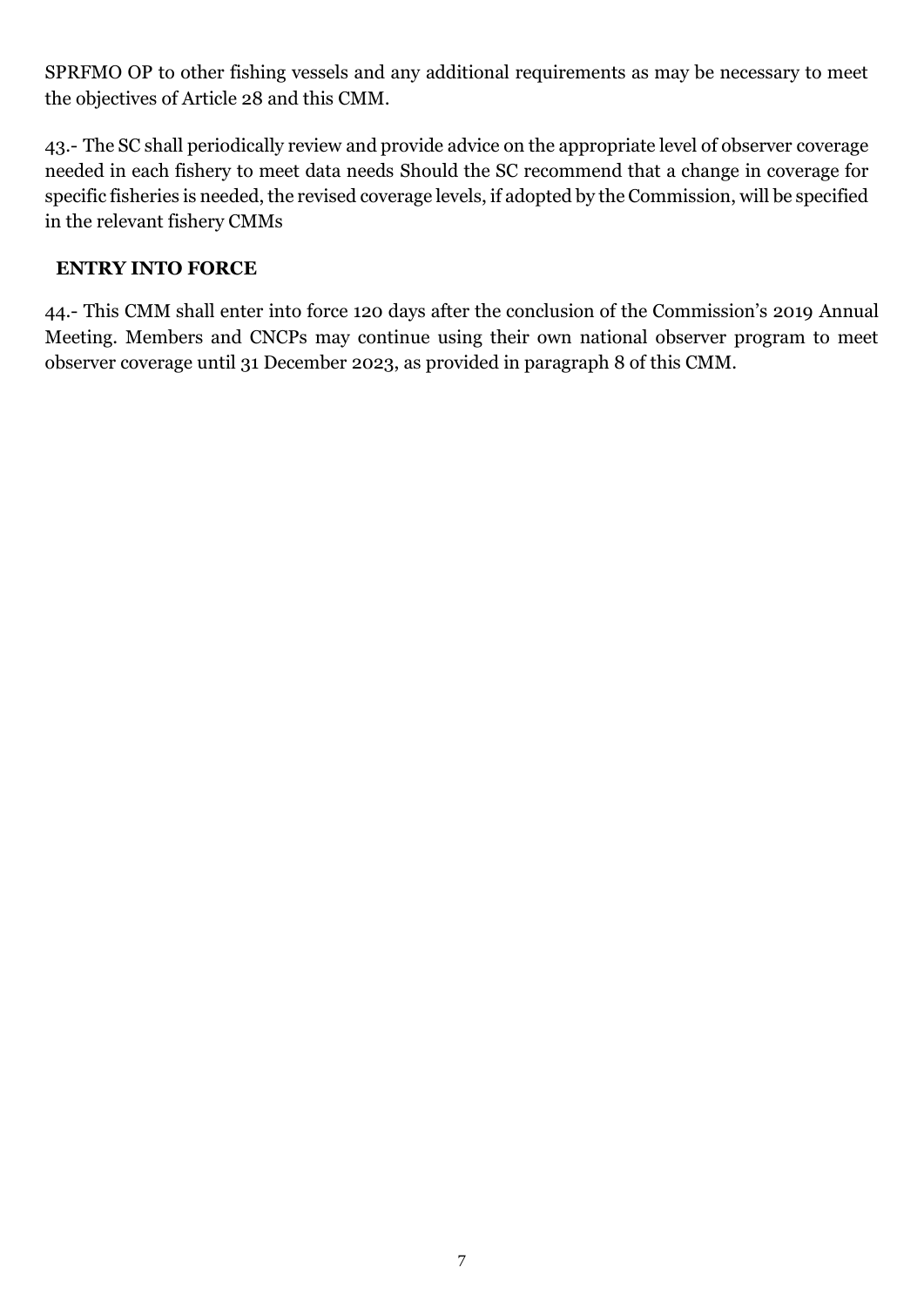### **Minimum Standards for Observers**

### **Observers rights**

In fulfilling their tasks and duties, observers shall have the following rights:

- a) Freedom to carry out their duties without being assaulted, obstructed, delayed, intimidated or interfered with.
- b) Access to and use of all facilities and equipment of the vessel necessary to carry out the observer's duties, including but not limited to full access to the bridge, catch before being sorted, processed catch and any bycatch on board, as well as areas which may be used to hold, process, weigh, and store fish, as safety permits.
- c) Access to the vessel's records including its logbooks and documentation for reviewing records, inspection and copying, vessel diagrams, as well as access to navigational equipment, charts and radios, and access to other information related to fishing activities.
- d) Access to and use of communications equipment and personnel, upon request, for entry, transmission, and receipt of work-related data or information and that allows the observer to communicate with the observer program on land at any time, including in case of emergencies.
- e) Access to additional equipment, if present, to facilitate the work of the observer while on board the vessel, such as high-powered binoculars, electronic means of communication, freezer to store specimens, scales, etc.
- f) Access to the working deck or hauling station, once determined to be safe by both the crew and the observer, during net or line retrieval and to specimens (alive or dead) on deck in order to collect and remove samples.
- g) Access to food, accommodations and medical facilities that meet international maritime standards, as well as sanitary facilities of a standard equivalent to those normally available to an officer on board the vessel.
- h) Access to verify safety equipment onboard (through a safety orientation tour provided by officers or crew) before the vessel leaves the dock.
- i) Unrestrained permission to record any pertinent information relevant for scientific purposes and data collection.
- j) A permanent contact or supervisor on land to communicate with at any time while at sea.
- k) To refuse deployment on board a particular fishing vessel for any reason, including where safety issues have been identified. The national observer programme or service provider shall ensure that the reasons for such refusal are documented and a copy of such document is provided to the SPRFMO Secretariat, which will forward it to the flag State of the vessel.
- l) The ability to communicate the safety issues to the vessel captain, observer provider, the Secretariat, and flag State, as appropriate.
- m) Upon request, receiving assistance of the crew to perform their activities including sampling, handling large specimens, releasing incidental specimens, measurements, etc.
- n) Privacy in the observer's personal areas.
- o) Observer data, records, documents, and equipment will not be accessed, harmed, or destroyed.

Members and CNCPs shall ensure that operators, captains, officers and crew on board vessels flying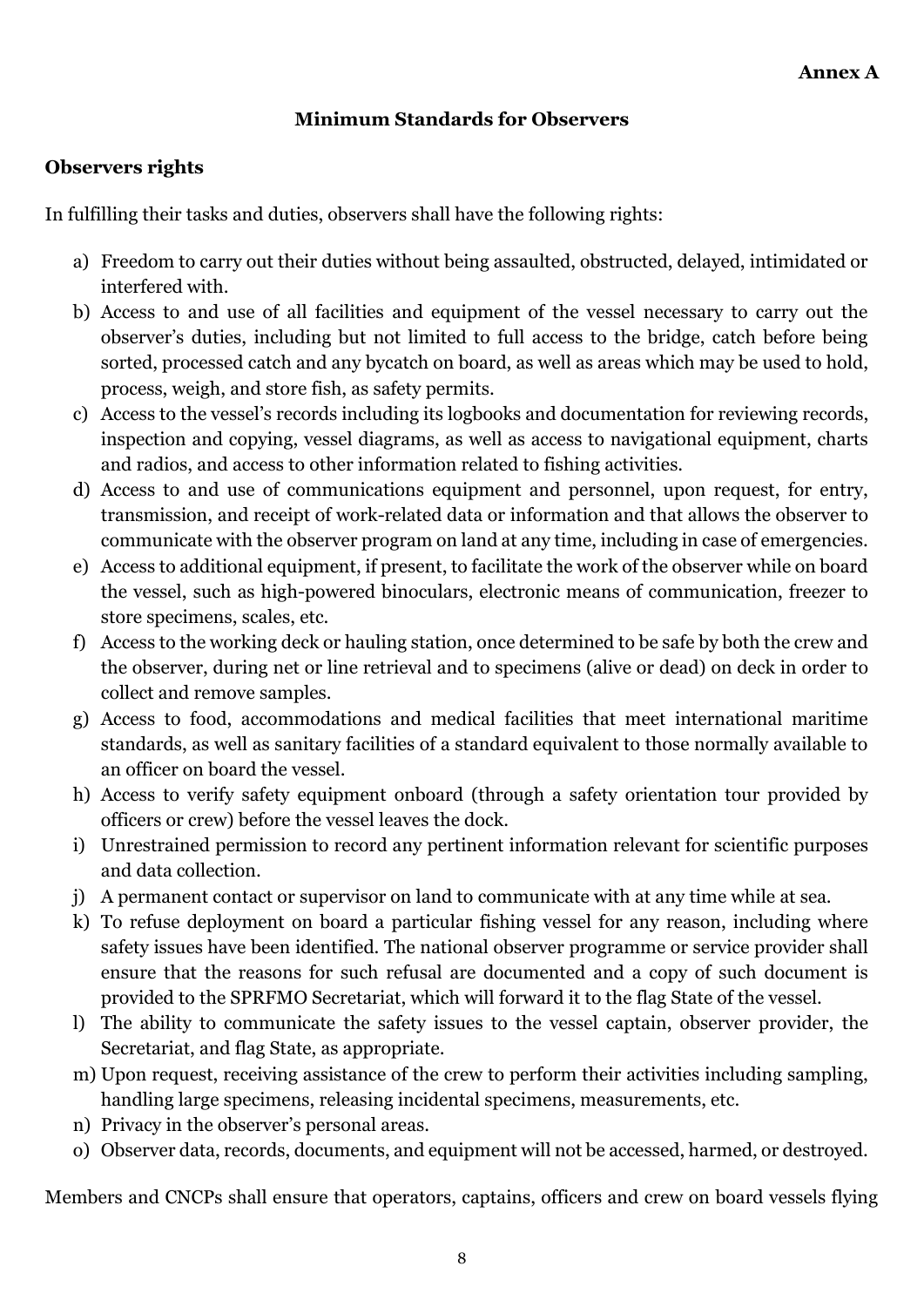their flag respect the rights of observers.

### **Observer Duties**

The duties of observers include:

- a) Carrying complete and valid documents before boarding the vessel, including, when relevant, identification documents, passport, visas, and certificates of onboard security training, and submitting copies of such documents to the programme managers of the national observer programme or service provider, as required.
- b) Maintaining independence and impartiality at all times while on duty.
- c) Complying with SPRFMO OP protocols for observers while carrying out SPRFMO OP duties on board a vessel.
- d) Complying with the laws and regulations of the Member or CNCP whose flag the vessel is flying, as applicable.
- e) Respecting the hierarchy and general rules of behaviour that apply to the vessel personnel.
- f) Performing duties in a manner that does not unduly interfere with the operations of the vessel and while carrying out their functions giving due consideration to the operational requirements of the vessel and communicating regularly with the captain or master of the vessel.
- g) Being familiar with the emergency procedures aboard the vessel, including the locations of life rafts, fire extinguishers, emergency drills, and first aid kits.
- h) Communicating regularly with the vessel captain on relevant observer issues and duties.
- i) Refraining from actions that could negatively affect the image of the SPRFMO OP.
- j) Adhering to any required codes of conduct for observers, including any applicable laws and procedures.
- k) Communicating as regularly as is required with the program managers and/or national program coordinator on land.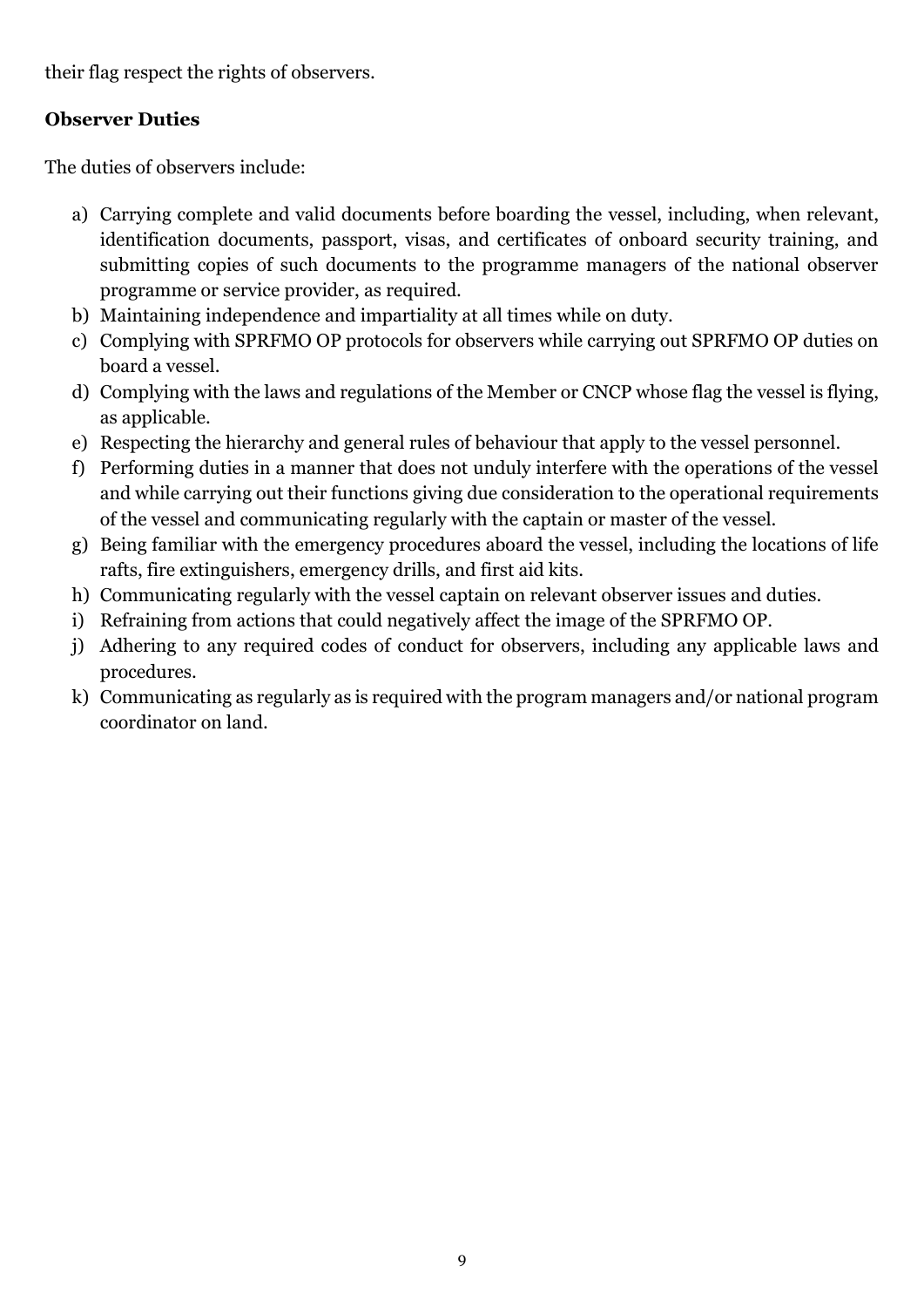### **Duties of Vessel Operators, Captain, Officers and Crew**

Members and CNCPs shall ensure that its observer programmes or service providers comply with the following provisions regarding vessel operators and captains, and officers and crew as applicable, on their flagged vessels:

### *Rights of vessel operators and captains*

Vessel operators and captains shall have the following rights:

- a. To agree to the timing and placement, when required to take on board an observer;
- b. To conduct operations of the vessel without undue interference due to the observer's presence and performance of the observer's duties;
- c. To assign, at his or her discretion, a vessel crew member to accompany the observer when the observer is carrying out duties in hazardous areas.

### *Duties of vessel operators and captains*

Vessel operators and captains shall have the following duties:

- a. Accept on board the vessel one or more persons identified as observers by the SPRFMO OP when required by the Commission or the Member or CNCP to which the vessel is flagged.
- b. Ensure the vessel crew does not assault, harass, obstruct, resist, intimidate, influence, or interfere with the SPRFMO OP observer or impede or delay the observer in the performance of duties.
- c. If required by the Commission, as a complementary monitoring tool, install and maintain functioning electronic monitoring systems or devices throughout the selected fishing trips.
- d. Ensure the observer has access to the catch before any sorting, grading or other separation of the components of the catch are made
- e. Ensure that vessels operating in the Convention Area include space for the observer to conduct bycatch sampling or other sampling as needed, in a safe manner that limits interference with vessel operations. A dedicated sample station and other equipment (such as MCP scales and/or flow scales) to the extent that there are established standards set by the Commission for different types of vessels would satisfy this responsibility.
- f. Maintain an inspection report of the sampling area, and making a diagram available to the observers.
- g. Not alter the sampling space during an observed trip without consultation with the observer. Any alterations shall be documented.
- h. Inform the crew regarding the timing and objectives of the SPRFMO OP and schedule for observer boarding, as well as their responsibilities when an observer from the SPRFMO OP boards the vessel.
- i. Assist the SPRFMO OP observer to safely embark and disembark the vessel at an agreed upon place and time.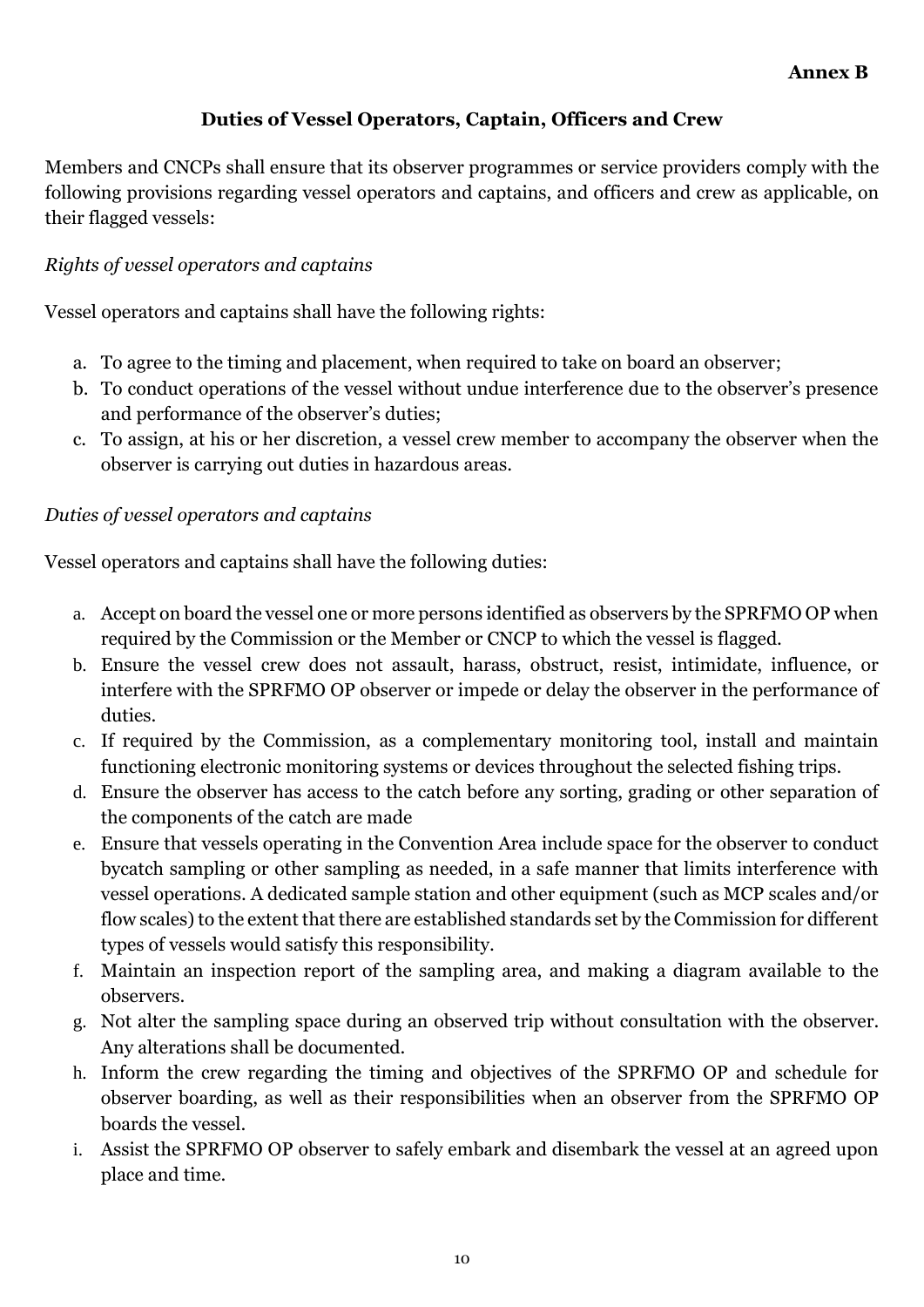- j. Allow and assist the SPRFMO OP observer to carry out all duties safely and ensure the observer is not unduly obstructed in the execution of duties unless there is a safety issue that requires intervention.
- k. Allow and assist the SPRFMO OP observer to remove and store samples from the catch and allow the observer access to stored specimens.
- l. Provide the SPRFMO OP observer, while onboard the vessel, at no expense to the observer or the SPRFMO OP observer's provider or government, with food, accommodation, adequate sanitary amenities, and medical facilities of a standard equivalent to those normally available to an officer onboard the vessel.
- m. Allow and assist full access to and use of all facilities and equipment of the vessel that is necessary for the observer to carry out his or her duties, including but not limited to full access to the bridge, catch before being sorted, processed catch and any bycatch on board, as well as areas which may be used to hold, process, weigh and store fish.
- n. Follow an established mechanism, if adopted by the Commission, for solving conflicts that would complement the established dispute settlement processes provided by observer programmes and providers.
- o. Cooperate with the observer when the observer is sampling the catch.
- p. Provide notice to the observer at least fifteen (15) minutes before fishing gear hauling or setting procedures, unless the observer specifically requests not to be notified.
- q. Provide to the observer adequate space on the bridge or other designated area for clerical work and adequate space on the deck or factory to perform observer duties.
- r. Provide personal protective equipment, and, where appropriate, an immersion suit.
- s. Provide to the observer timely medical attention in case of physical or psychological illness or injury.
- t. Develop and maintain an emergency action plan (EAP) regarding observer safety.

# *Safety orientation briefing*

Vessel captains shall also provide the observer with a safety orientation briefing at the time of boarding and before the vessel leaves the dock. The orientation shall include:

- a. Safety documentation of the vessel.
- b. Location of life rafts, raft capacities, observer's assignment, expiration, installation, and any other relevant information.
- c. Location of emergency radio beacons indicating position in case of an emergency.
- d. Location of immersion suits and personal floating devices, their accessibility, and the quantities for everyone onboard.
- e. Location of flares, types, numbers, and expiration dates.
- f. Location and number of fire extinguishers, expiration dates, accessibility, etc.
- g. Location of life rings.
- h. Procedures in case of emergencies and essential actions of the observer during each type of emergency, such as a fire on board, recovering a person overboard, etc.
- i. Location of first aid materials and familiarity with crew members in charge of first aid.
- j. Location of radios, procedures for making an emergency call, and how to operate a radio during a call.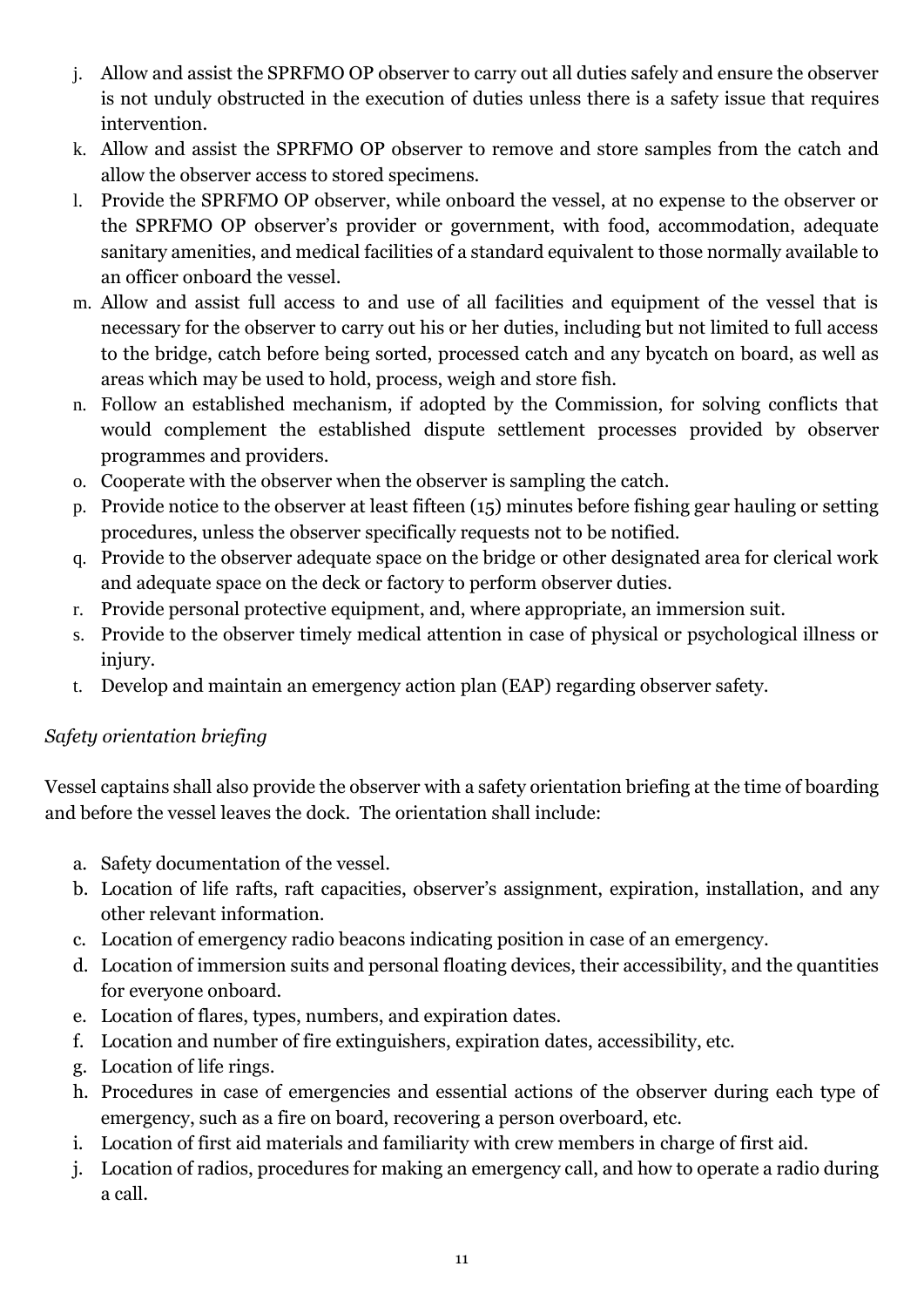- k. Safety drills.
- l. Safe places to work on deck and safety equipment required.
- m. Procedures in case of illness or accident of the observer or any other crew member.

### *Procedure in the event of an emergency*

In the event that a SPRFMO observer dies, is missing or presumed fallen overboard the Member whose flag the vessel is flying shall ensure that the fishing vessel:

- a. immediately ceases all fishing operations;
- b. immediately commences search and rescue if the observer is missing or presumed fallen overboard, and searches for at least 72 hours, unless the observer is found sooner, or unless instructed by the Member whose flag the vessel is flying to continue searching;
- c. immediately notifies the Member whose flag the vessel is flying;
- d. immediately notifies the Member or observer provider to whom the SPRFMO OP observer belongs, if applicable;
- e. immediately alerts other vessels in the vicinity by using all available means of communication;
- f. cooperates fully in any search and rescue operation;
- g. whether or not the search is successful, return the vessels for further investigation to the nearest port, as agreed by the Member whose flag the vessel is flying and the national observer program or service provider;
- h. provides the report to the observer providers and appropriate authorities on the incident; and
- i. cooperates fully in any and all official investigations, and preserves any potential evidence and the personal effects and quarters of the deceased or missing observers.

Flag States shall take and implements all steps, as a matter of due diligence, to prevent incidents causing serious harm or death to observers on board vessels flying their flag, and to sanction or punish those involved, including criminal investigation and procedure. The flag State and other Members and CNCPs shall cooperate to that end.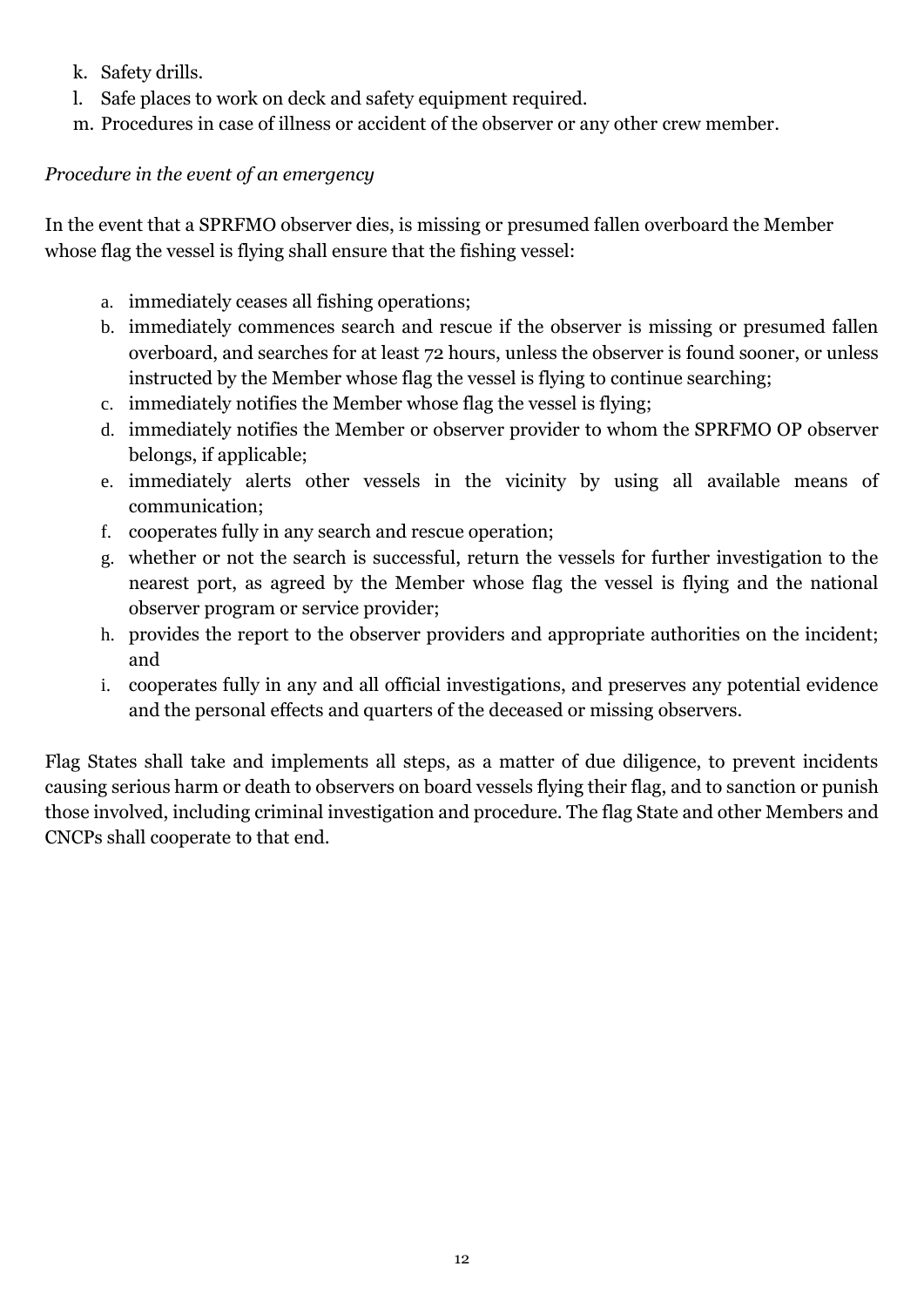### **Minimum standards for accreditation under the SPRFMO OP**

These minimum standards are the Commission's minimum standards for accreditation under the SPRFMO OP. Therefore, the OP Accreditation Provider shall assess and decide all the applications against these standards.

### **Impartiality, independence and integrity**

- 1. National observer programmes and service providers shall only deploy independent and impartial observers. This means that neither the national observer programme or service provider, as the case requires, nor the individual observers, have a direct financial interest, ownership or business links with vessels, processors, agents and retailers involved in the catching, taking, harvesting, transporting, processing or selling of fish or fish products.
- 2. The national program or service provider, and the individual observers:
	- a) may not have a direct financial interest, other than the provision of observer services, in the fisheries under the purview of the Commission, including, but not limited to: i) any ownership, mortgage holder, or other secured interest in a vessel or processor involved in the catching, taking, harvesting or processing of fish; ii) any business selling supplies or services to any vessel or processor in the fishery; iii) any business purchasing raw or processed products from any vessel or processor in the fishery;
	- b) may not solicit or accept, directly or indirectly, any gratuity, gift, favour, entertainment, inordinate accommodation, loan or anything of monetary value from anyone who either conducts activities that are regulated by a Member or CNCP connected with its services or the Commission, or has interests that may be substantially affected by the performance or non-performance of the observer's official duties;
	- c) may not serve as an observer on any vessel or at any processors owned or operated by a person who previously employed the observer in another capacity within the last three years (e.g., as a crew member); and,
	- d) may not solicit or accept employment as a crew member or an employee of a vessel or processor while employed by a national observer programme or service provider.

#### **Observer Qualifications**

The qualification of individual observers is the responsibility of national observer programmes or service providers. The national observer programme or service provider shall demonstrate that observers that are recruited into their programme have relevant education or technical training and/or experience for the fleets concerned, including for the fisheries involved; ability to meet the observer duties described in this annex; no record of convictions calling into question the integrity of the observer or indicating a propensity towards violence; and the ability to obtain all necessary documentation, including passports and visas.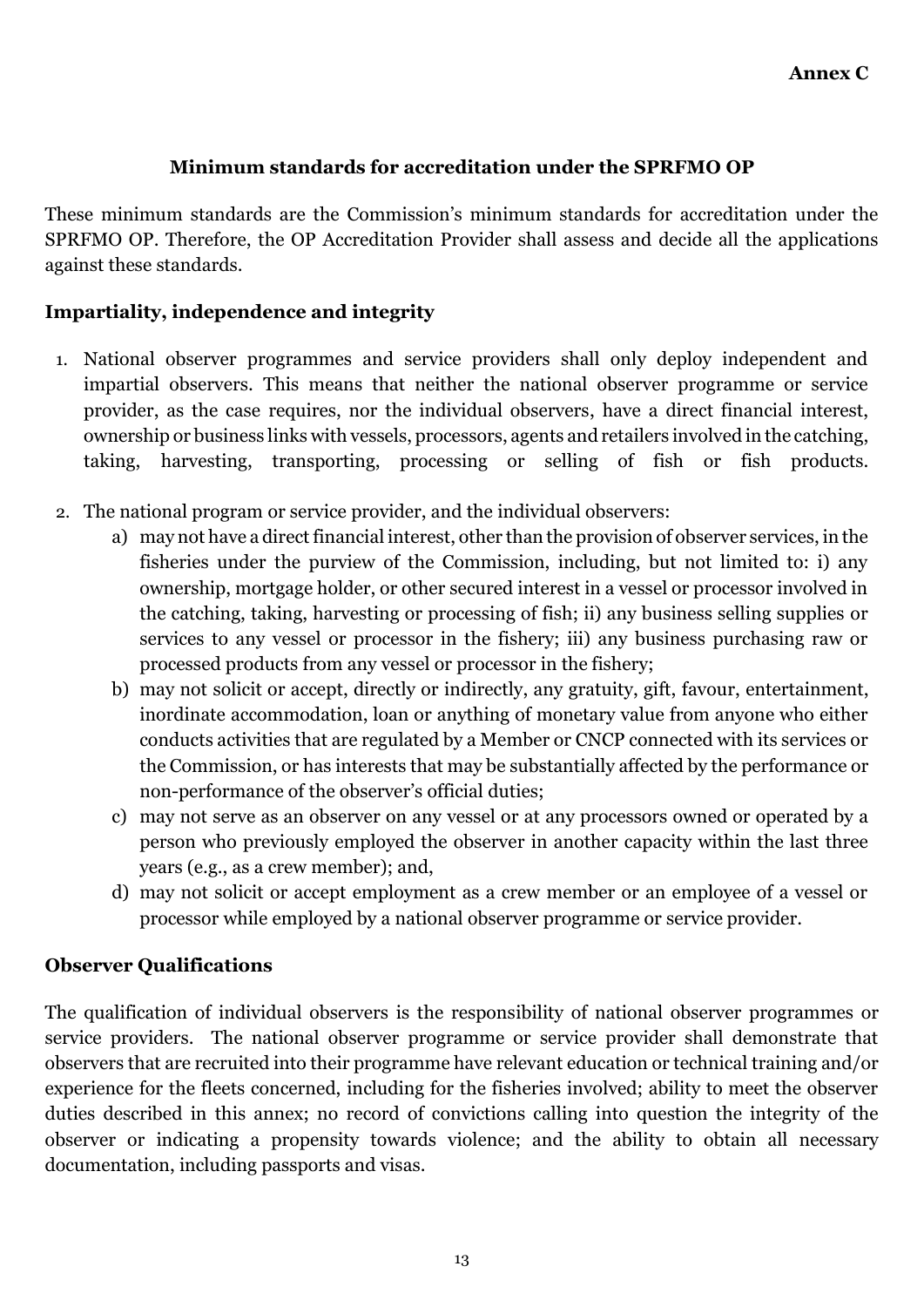### **Observer Training**

National observer programmes or service providers shall demonstrate that observers are adequately trained before their deployment. Training shall include the following:

- 1. Fisheries management
- 2. The relevant provisions of the Convention and SPRFMO CMMs relevant to the functions of observers
- 3. Importance of observer programmes, including understanding the authority and responsibilities of observers
- 4. Safety at sea, including emergencies at sea, survival at sea, management of conflicts, and coldwater survival
- 5. First aid training, appropriate to working at-sea or in remote situations
- 6. Species identification, including target, non-target, protected species, seabirds, marine mammals, sea turtles, invertebrates indicating vulnerable marine ecosystems, etc.
- 7. Fishing vessel and fishing gear types relevant to SPRFMO
- 8. Techniques for estimating catch and species composition
- 9. Fish sampling, measuring and weighing techniques, and sampling methodologies
- 10. Preservation of samples for analysis
- 11. Data collection codes and data collection formats
- 12. Familiarity with catch logbooks and recordkeeping requirements to aid observers' collection of data as required under SPRFMO CMMs
- 13. Use of digital recorders or electronic notebooks
- 14. Electronic equipment used for observer work and understanding their operation
- 15. Verbal debriefing and report writing

Refresher training should be ongoing dependent on the qualification requirements. Relevant updates to CMMs and observer requirements should be communicated to observers before each deployment as part of the briefing process, for example in an updated manual.

#### **Observer Trainers**

National programmes or service providers shall demonstrate that observer trainers have the appropriate skills and have been authorised by that national programme or service provider to train observers.

### **Briefing and Debriefing**

National observer programmes or service providers shall demonstrate that there is a system for briefing and debriefing observers and vessel captains.

The briefing and debriefing process shall be conducted by properly trained personnel and shall ensure that observers and vessel captains clearly understand their respective roles and duties. This process shall be conducted by properly trained personnel.

### **Data Validation Process**

National observer programmes or service providers shall demonstrate that they have in place an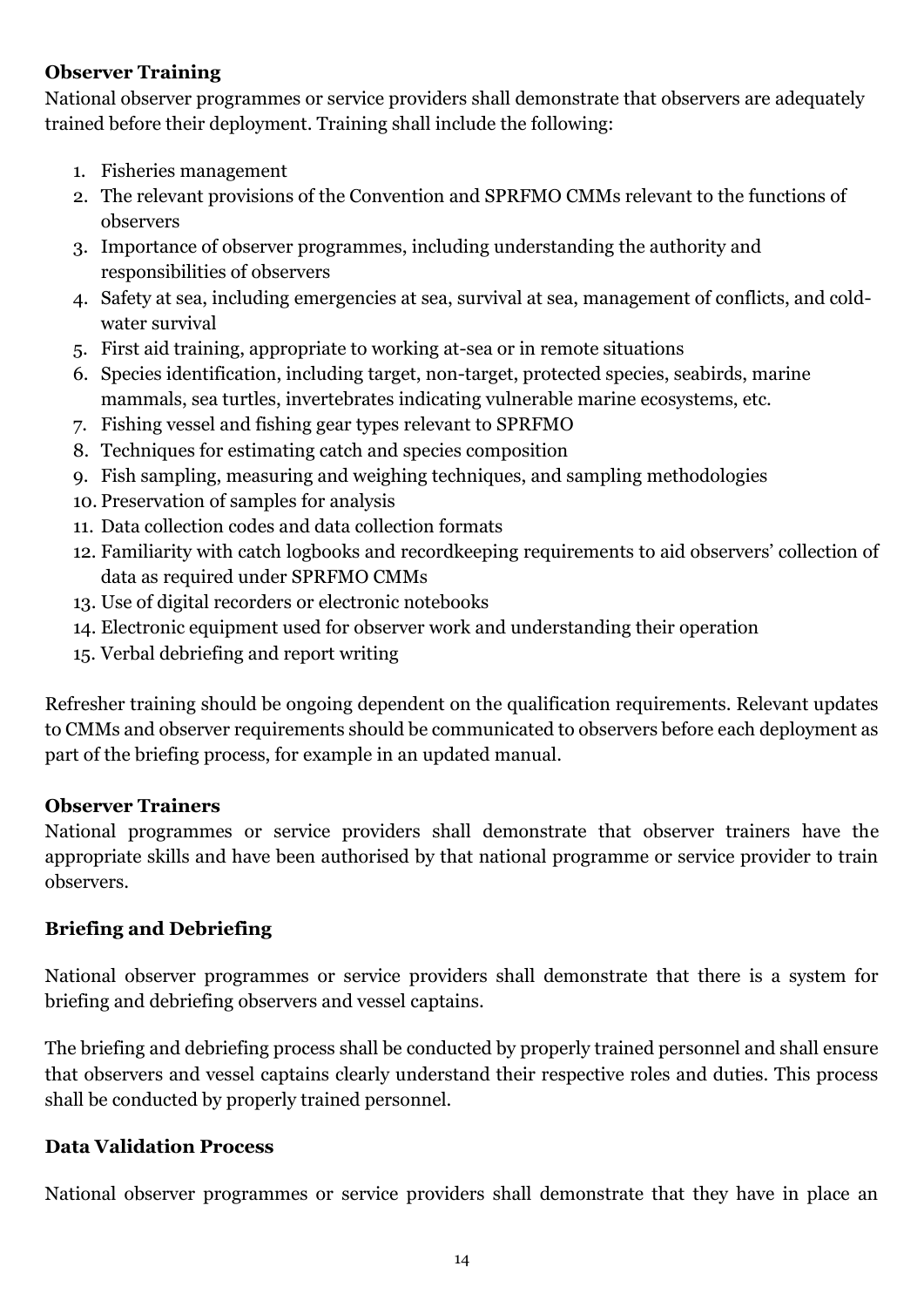observer data validation process. The data validation process shall be conducted by properly trained personnel and shall ensure that data and information collected by an observer are checked for discrepancies and is corrected before the information is entered into a database or used for analysis.

### **Observer Identification Cards**

National observer programmes or service providers shall provide observers with identification cards that include the full name of the observer, the name of the national observer programme or service provider, a unique identifying number (if issued by the national observer programme or service provider) a passport style photo of the observer, an emergency phone number and an expiry date.

### **Coordinating Observer Placements and Observer Deployments**

National observer programmes or service provider must demonstrate responsibility and capacity for the timely deployment of observers and will ensure that the selected observer receives all possible assistance during the entire length of their placements. National observer programmes or service providers shall also seek, to the extent possible, to avoid deploying observers on multiple consecutive trips on the same vessel.

It is the responsibility of a national observer programme or service provider to administer observer placements, to maintain the independence and impartiality of observers as described in this measure and ensure that all placements are completed as soon as practicable after the observers return to port. The national observer programme or service provider is expected to communicate with the observer regarding upcoming deployments, coordinate observer travel, and provide the necessary supplies for observer duties.

### **Observer Safety Equipment**

National observer programmes or service providers must demonstrate that observers are provided with appropriate equipment, including safety equipment, which is in good working order, routinely checked to carry out their duties onboard a vessel. Essential equipment includes a lifejacket, independent twoway communication device capable of sending and receiving voice or text communications, personal locator beacons, immersion suits, hard hat, proper deck working boots or shoes, gloves and protective glasses (including sunglasses).

### **Responding to Allegations of Observer Misconduct**

National observer programmes or service providers must establish procedures for preventing, investigating, and reporting on the misconduct of observers, in coordination with observers, vessel captains, and relevant Members and CNCPs.

#### **Dispute Settlement**

National observer programmes or service providers shall demonstrate the existence of a dispute resolution process fair to all parties that provides a process to resolve issues through appropriate means including facilitation and mediation.